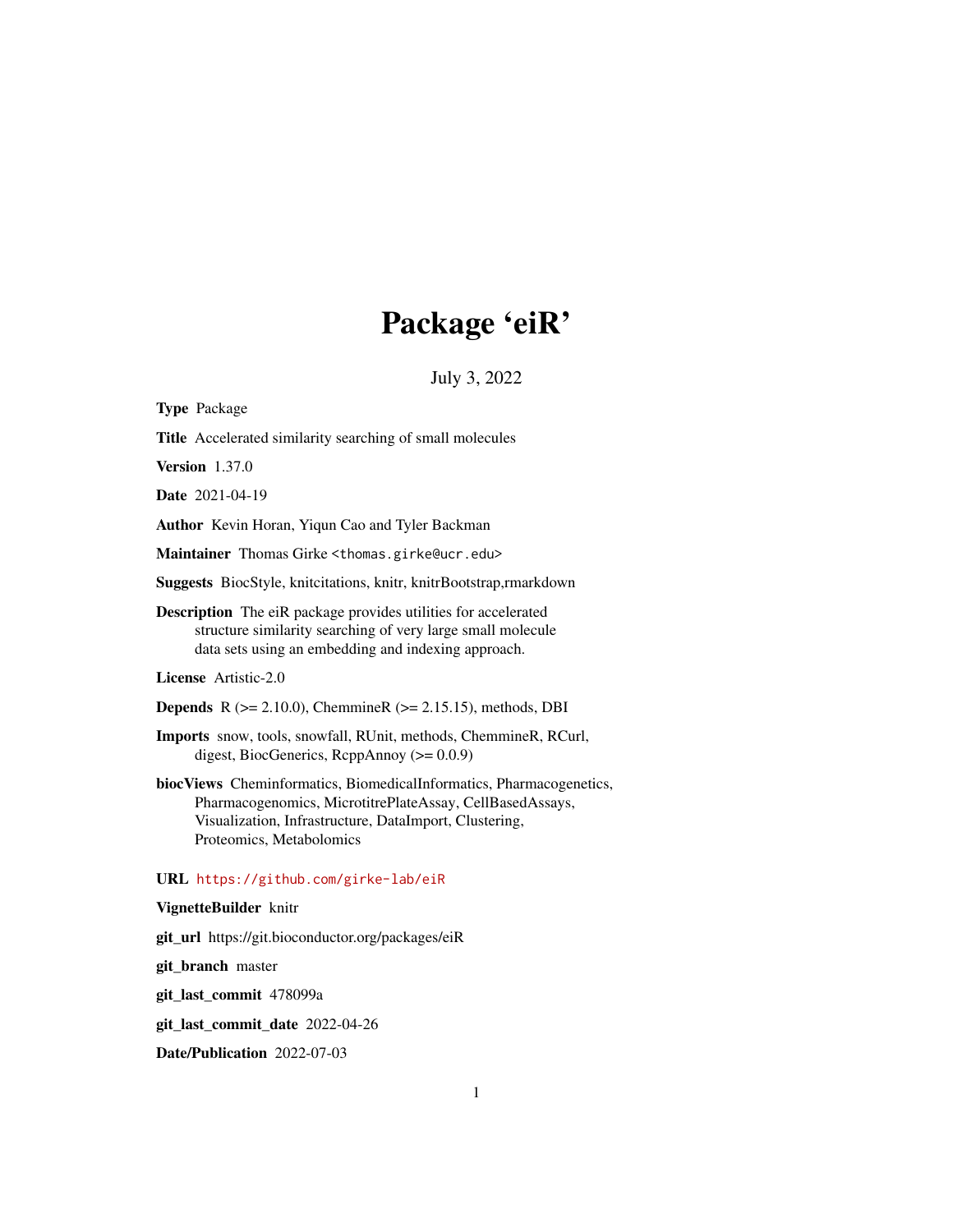# <span id="page-1-0"></span>R topics documented:

| Index | 19 |
|-------|----|
|       |    |
|       |    |
|       |    |
|       |    |
|       |    |
|       |    |
|       |    |
|       |    |
|       |    |
|       |    |
|       |    |

<span id="page-1-1"></span>addTransform *Add Transform*

#### **Description**

New descriptor types can be added using the addTransform function. These transforms are basically just ways to read descriptors from compound definitions, and to convert descriptors between string and object form. This conversion is required because descriptors are stored as strings in the SQL database, but are used by the rest of the program as objects.

There are two main components that need to be added. The addTransform function takes the name of the transform and two functions, toString, and toObject. These have slightly different meanings depending on the component you are adding. The first component to add is a transform from a chemical compound format, such as SDF, to a descriptor format, such as atom pair (AP), in either string or object form. The toString function should take any kind of chemical compound source, such an SDF file, an SDF object or an SDFset, and output a string representation of the descriptors. Since this function can be written in terms of other functions that will be defined, you can usually accept the default value of this function. The toObject function should take the same kind of input, but output the descriptors as an object. The actual return value is a list containing the names of the compounds (in the names field), and the actual descriptor objects ( in the descriptors field).

The second component to add is a transform that converts between string and object representations of descriptors. In this case the toString function takes descriptors in object form and returns a string representation for each. The toObject function performs the inverse operation. It takes descriptors in string form and returns them as objects. The objects returned by this function will be exactly what is handed to the distance function, so you need to make sure that the two match each other.

### Usage

addTransform(descriptorType, compoundFormat = NULL, toString = NULL, toObject)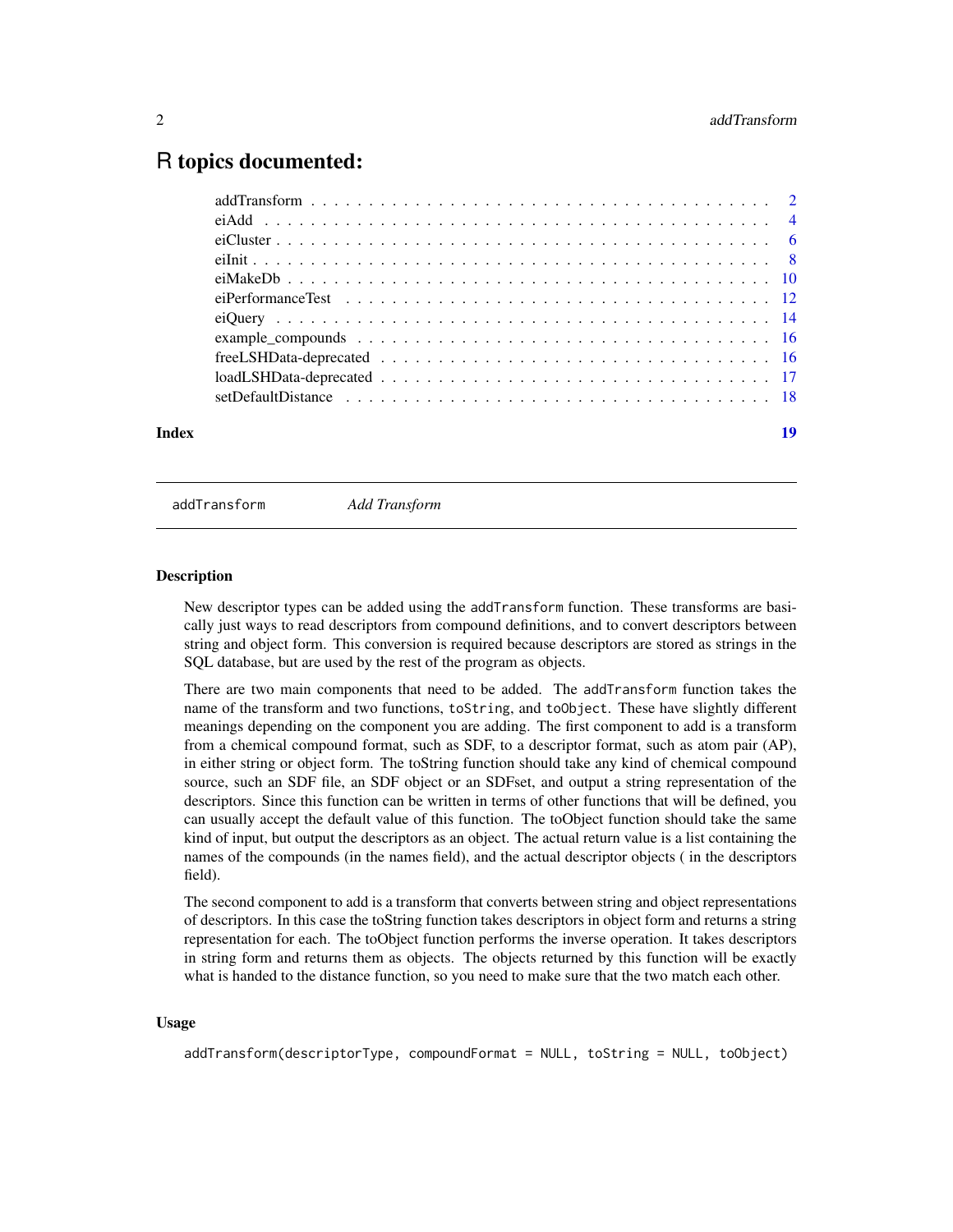## <span id="page-2-0"></span>addTransform 3

# Arguments

|          | descriptor Type The name of the type of the descritor being added.                                                                                                                                                                                                                                                                                                                                                                                                                                                                                                                                               |
|----------|------------------------------------------------------------------------------------------------------------------------------------------------------------------------------------------------------------------------------------------------------------------------------------------------------------------------------------------------------------------------------------------------------------------------------------------------------------------------------------------------------------------------------------------------------------------------------------------------------------------|
|          | compound Format The format of the compound data the descriptor will be extracted from.                                                                                                                                                                                                                                                                                                                                                                                                                                                                                                                           |
| toString | A function with three arguments, the data, an SQL connection object, and a<br>directory name. The last two are optional and can be set to a default value of<br>NULL if not used in the body of the function. If this parameter is NULL and<br>compound Format is not NULL, then a default function will be used for this<br>value.                                                                                                                                                                                                                                                                              |
| toObject | A function with three arguments, the data, an SQL connection object, and a<br>directory name. The last two are optional and can be set to a default value of<br>NULL if not used in the body of the function. If compound Format is not NULL,<br>then the return value of this function should be a list with the fields "names" and<br>"descriptors", containing the compound names and descriptor objects, respec-<br>tivly. If compound Format is NULL, then the return value should be a collection<br>of descriptor objects, in whatever format the distance function for this descriptor<br>type requires. |

# Value

No value returned.

# Author(s)

Kevin Horan

# See Also

[setDefaultDistance](#page-17-1)

# Examples

```
# adding support for atompair (ap) descriptors extracted from
# sdf formmatted data.
   #first component
   addTransform("ap-example","sdf-example",
       # Any sdf source -> APset
        toObject = function(input,conn=NULL,dir="."){
            sdfset=if(is.character(input) && file.exists(input)){
                read.SDFset(input)
            }else if(inherits(input,"SDFset")){
               input
            }else{
          stop(paste("unknown type for 'input', or filename does not exist. type found:",class(input)))
            }
           list(names=sdfid(sdfset),descriptors=sdf2ap(sdfset))
       }
   \lambda
```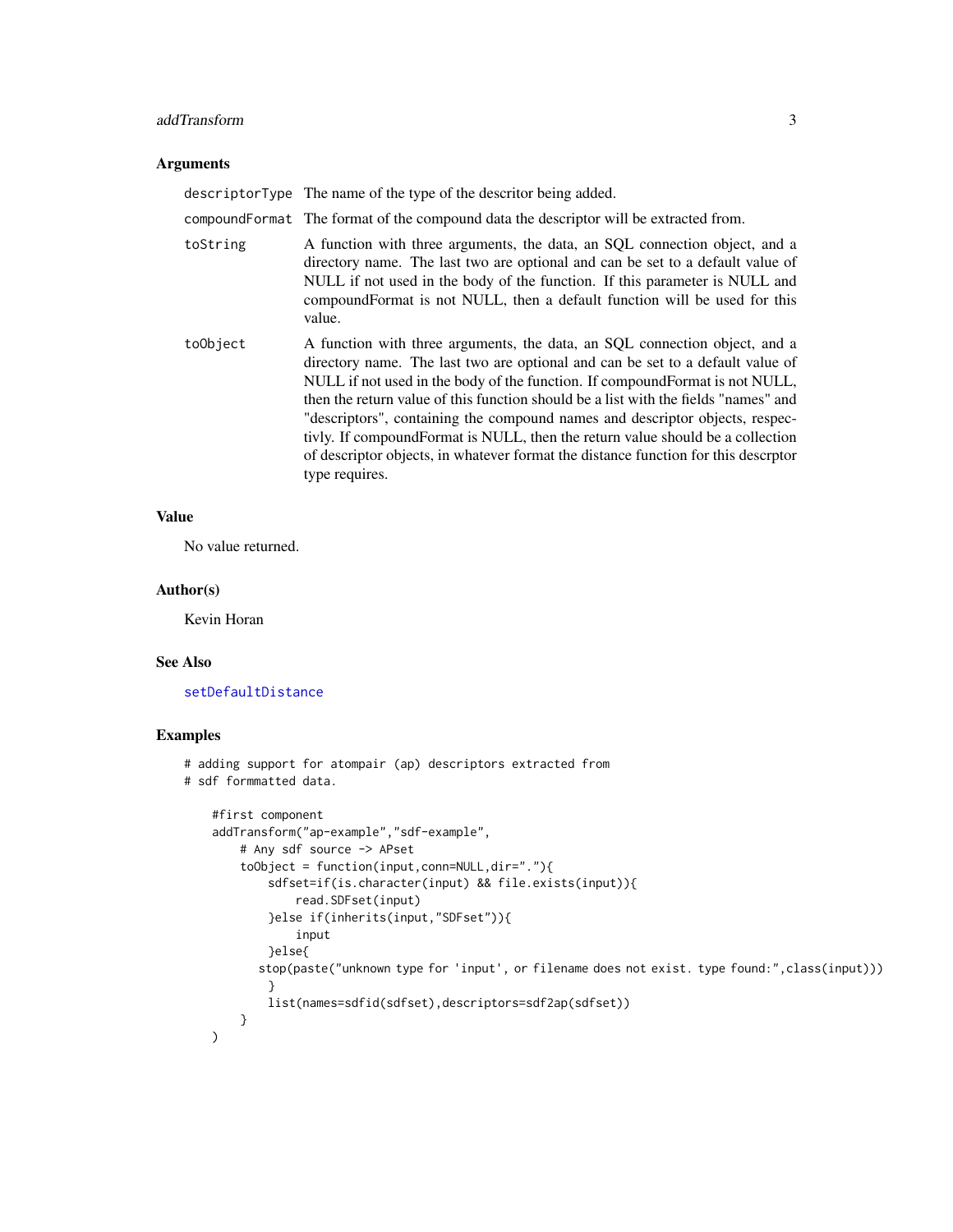```
#second component
addTransform("ap-example",
    # APset -> string,
    toString = function(apset,conn=NULL,dir="."){
        unlist(lapply(ap(apset), function(x) paste(x,collapse=", ")))
    },
    # string or list -> AP set list
    toObject= function(v,conn=NULL,dir="."){
        if(inherits(v,"list") || length(v)==0)
            return(v)
        as( if(!inherits(v,"APset")){
                names(v)=as.character(1:length(v));
                read.AP(v,type="ap",isFile=FALSE)
            } else v,
            "list")
    }
\lambda
```
eiAdd *Add new compounds*

# Description

Add additional compounds to and existing database

# Usage

```
eiAdd(runId,additions,dir=".",format="sdf",conn=defaultConn(dir),
distance=getDefaultDist(descriptorType),
updateByName = FALSE,...)
```

| runId     | The id number identifying a particular set of settings for a database. This is<br>generally the number returned by eiMakeDbIf your coming from an older version<br>of eiR, you should not use this value instead of specifying r, d, descriptorType<br>and refIddb,. |
|-----------|----------------------------------------------------------------------------------------------------------------------------------------------------------------------------------------------------------------------------------------------------------------------|
| additions | The compounds to add. This can be either a file in sdf format, or and SDFset<br>object.                                                                                                                                                                              |
| dir       | The directory where the "data" directory lives. Defaults to the current directory.                                                                                                                                                                                   |
| format    | The format of the data given in additions. Currently only "sdf" is supported.                                                                                                                                                                                        |
| conn      | Database connection to use.                                                                                                                                                                                                                                          |
| distance  | The distance function to be used to compute the distance between two descrip-<br>tors. A default function is provided for "ap" and "fp" descriptors.                                                                                                                 |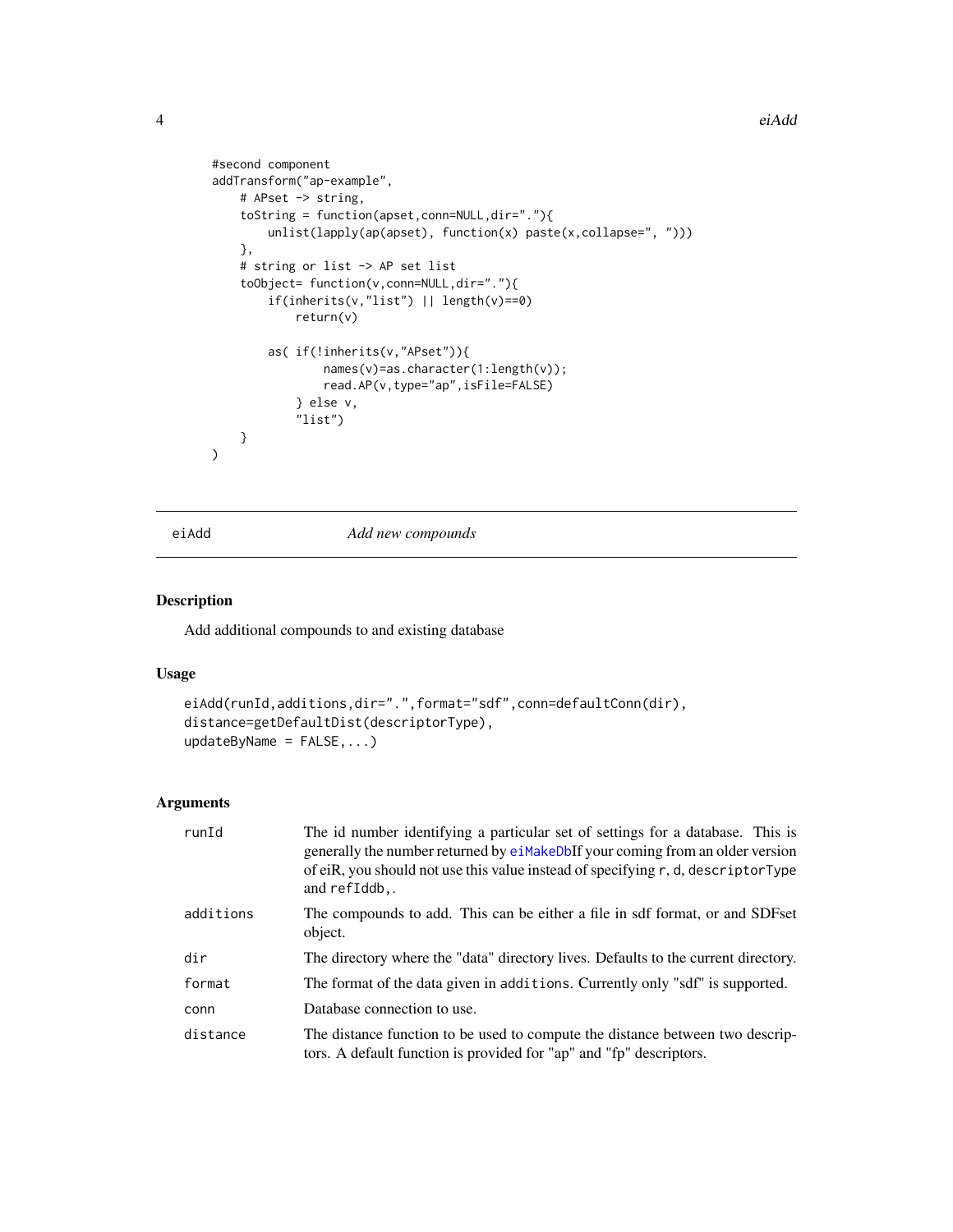#### <span id="page-4-0"></span>eiAdd 5

| updateByName | If true we make the assumption that all compounds, both in the existing database<br>and the given dataset, have unique names. This function will then avoid re-<br>adding existing, identical compounds, and will update existing compounds with<br>a new definition if a new compound definition with an existing name is given.             |
|--------------|-----------------------------------------------------------------------------------------------------------------------------------------------------------------------------------------------------------------------------------------------------------------------------------------------------------------------------------------------|
|              | If false, we allow duplicate compound names to exist in the database, though not<br>duplicate definitions. So identical compounds will not be re-added, but if a new<br>version of an existing compound is added it will not update the existing one, it<br>will add the modified one as a completely new compound with a new compound<br>id. |
|              | Additional options passed to eiInit.                                                                                                                                                                                                                                                                                                          |

#### Details

New Compounds can be added to an existing database, however, the reference compounds cannot be changed. This will also update the matrix file in the run/job directory with the new compounds.

# Author(s)

Kevin Horan

# See Also

[eiMakeDb](#page-9-1) [eiPerformanceTest](#page-11-1) [eiQuery](#page-13-1)

# Examples

```
library(snow)
r<- 50
d<- 40
#initialize
data(sdfsample)
dir=file.path(tempdir(),"add")
dir.create(dir)
eiInit(sdfsample[1:99],dir=dir,skipPriorities=TRUE)
```
#create compound db runId=eiMakeDb(r,d,numSamples=20,dir=dir)

```
#find compounds similar two each query
eiAdd(runId,sdfsample[100],dir=dir)
```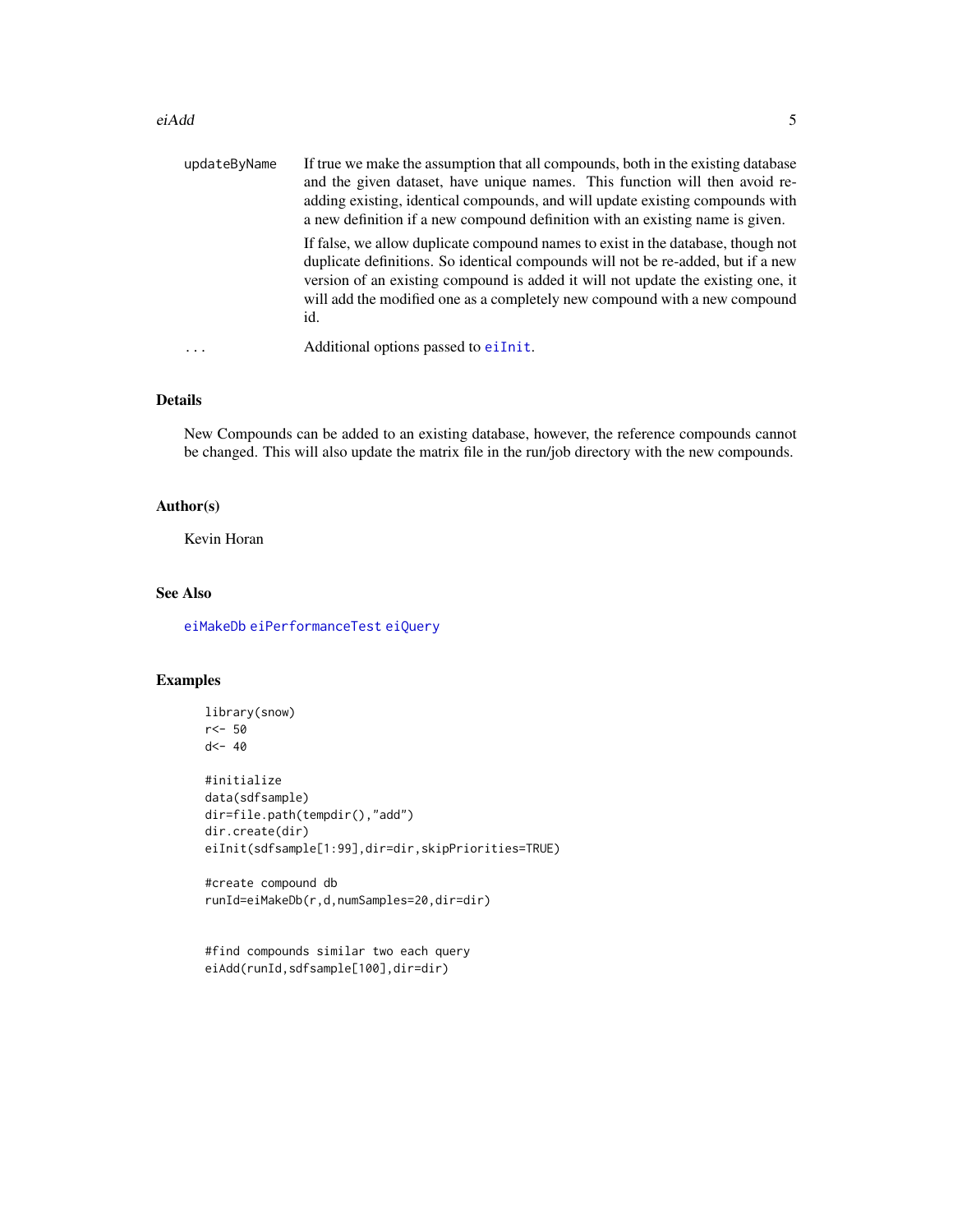<span id="page-5-1"></span><span id="page-5-0"></span>

# Description

Uses Jarvis-Patrick clustering to cluster the compound database using the LSH algorithm to quickly find nearest neighbors.

# Usage

```
eiCluster(runId,K,minNbrs,compoundIds=c(), dir=".",cutoff=NULL,
distance=getDefaultDist(descriptorType),
conn=defaultConn(dir), searchK=-1,type="cluster",linkage="single")
```

| runId       | The id number identifying a particular set of settings for a database. This is<br>generally the number returned by eiMakeDb. If your coming from an older<br>version of eiR, you should not use this value instead of specifying r, d, and<br>descriptorType.                                                                                                                                                                                                                                                                                                                          |
|-------------|----------------------------------------------------------------------------------------------------------------------------------------------------------------------------------------------------------------------------------------------------------------------------------------------------------------------------------------------------------------------------------------------------------------------------------------------------------------------------------------------------------------------------------------------------------------------------------------|
| К           | The number of neighbors to consider for each compound.                                                                                                                                                                                                                                                                                                                                                                                                                                                                                                                                 |
| minNbrs     | The minimum number of neighbors that two comopunds must have in common<br>in order to be joined.                                                                                                                                                                                                                                                                                                                                                                                                                                                                                       |
| compoundIds | If this variable is set to a vector of compound ids, then clustering will be done<br>with just those compounds. If left unset or empty, clustering will apply to all<br>compounds in the given run.                                                                                                                                                                                                                                                                                                                                                                                    |
| dir         | The directory where the "data" directory lives. Defaults to the current directory.                                                                                                                                                                                                                                                                                                                                                                                                                                                                                                     |
| distance    | The distance function to be used to compute the distance between two descrip-<br>tors. A default function is provided for "ap" and "fp" descriptors.                                                                                                                                                                                                                                                                                                                                                                                                                                   |
| cutoff      | Distance cutoff value. Compounds having a distance larger this this value will<br>not be included in the nearest neighbor table. Note that this is a distance value,<br>not a similarity value, as is often used in other ChemmineR functions.                                                                                                                                                                                                                                                                                                                                         |
| conn        | Database connection to use.                                                                                                                                                                                                                                                                                                                                                                                                                                                                                                                                                            |
| searchK     | Tunable Annoy LSH parameter. A larger value will give more accurate results,<br>but will take longer time to return. The default value of -1 will allow the value<br>to chosen automatically, which will set a value of numTrees * (approximate<br>number of nearest neighbors). See Annoy page for details. https://github.<br>com/spotify/annoy                                                                                                                                                                                                                                      |
| type        | If "cluster", returns a clustering, else, if "matrix", returns a list in the format<br>expected by the jarvisPatrick function in ChemmineR. This list contains the<br>nearest neighbor matrix along with the similarity matrix. This allows one to<br>quickly try different cutoff values without having to re-compute the whole sim-<br>ilarity matrix each time. Note that since we are returning similarity values here<br>instead of distance values, this will only work if the given distance function<br>returns a value between 0 and 1. This is true of the default funtions. |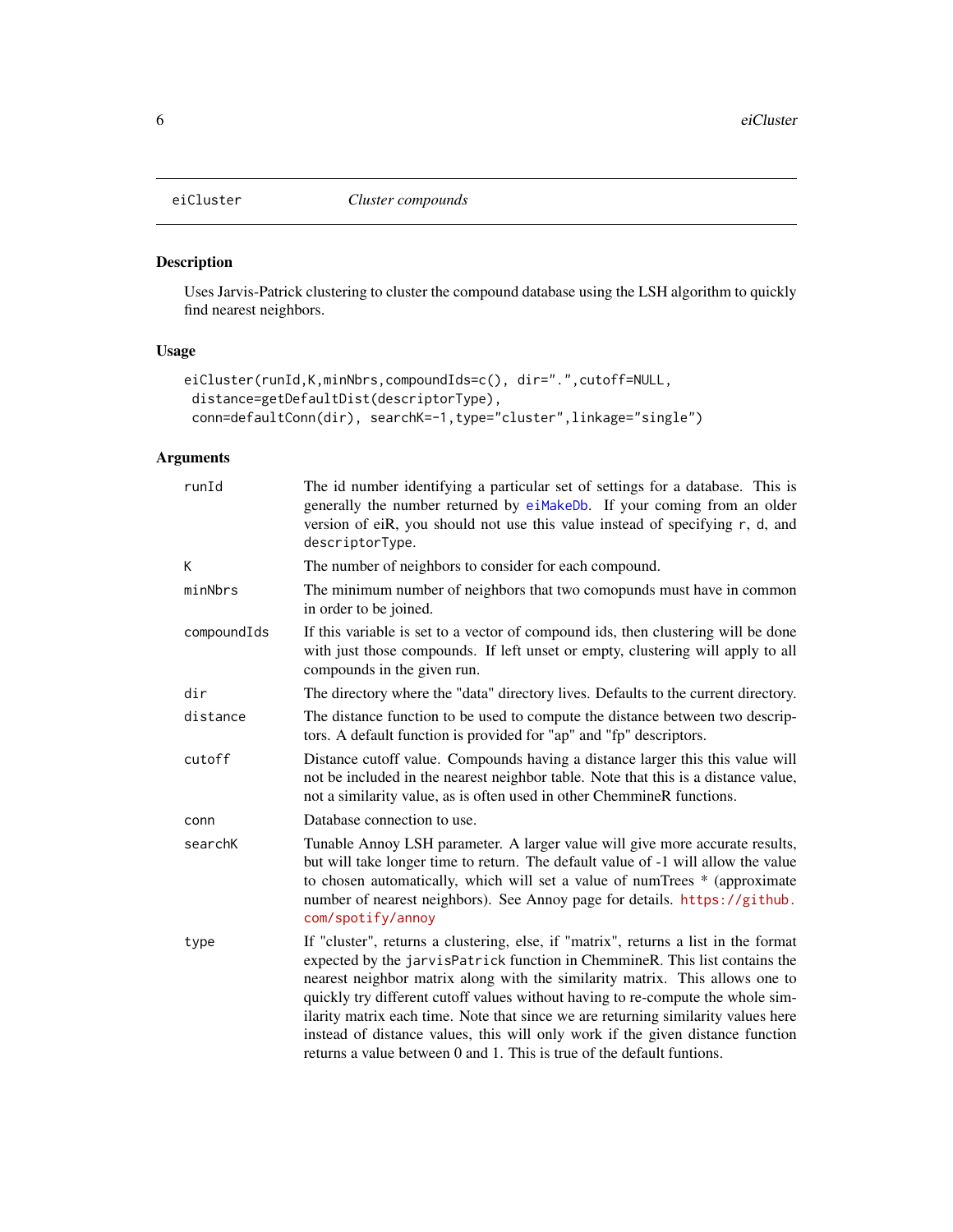#### eiCluster 7 and 7 and 7 and 7 and 7 and 7 and 7 and 7 and 7 and 7 and 7 and 7 and 7 and 7 and 7 and 7 and 7 and 7 and 7 and 7 and 7 and 7 and 7 and 7 and 7 and 7 and 7 and 7 and 7 and 7 and 7 and 7 and 7 and 7 and 7 and 7

linkage Can be one of "single", "average", or "complete", for single linkage, average linkage and complete linkage merge requirements, respectively. In the context of Jarvis-Patrick, average linkage means that at least half of the pairs between the clusters under consideration must pass the merge requirement. Similarly, for complete linkage, all pairs must pass the merge requirement. Single linkage is the normal case for Jarvis-Patrick and just means that at least one pair must meet the requirement.

# Details

The jarvis patrick clustering algorithm takes a set of items, a distance function, and two parameters, K, and minNbrs. For each item, it find the K nearest neighbors of that item. Normally this requires computing the distance between every pair of items. However, using Locality Sensative Hashing (LSH), the set of nearst neighbors can be found in near constant time. Once the nearest neighbor matrix is computed, the algorithm makes one pass through the items and merges all pairs that have at least minNbrs neighbors in common.

Although not required, it is avisable to specify a cutoff value. This is the maximum distance two items can have from each other and still be considered to be neighbors. It is thus possible for an item to end up with less than K neighbors if less than K items are close enough to it. If a cutoff is not specified, it is possible for highly un-related items to be listed as neighbors of another item simply because nothing else was nearby. This can lead to items being joined into clusters with which they have no true connection.

The type parameter can be used to return a list which can be used to call the jarvisPatrick function in ChemmineR directly. The advantage of this is that it will contain the similarity matrix which can then be used to quickly set different cutoff values (using trimNeighbors) whithout having to re-compute the similarity matrix. Note that this requires that the given distance function return a value between 0 and 1 so it can be converted to a similarity function.

#### Value

If type is "cluster", returns a clustering. This will be a vector in which the names are the compound names, and the values are the cluster labels. Otherwise, if type is "matrix", returns a list with the following components:

| indexes      | index values of nearest neighbors, for each item.                                                                                                                 |
|--------------|-------------------------------------------------------------------------------------------------------------------------------------------------------------------|
| names        | The database compound id of each item in the set.                                                                                                                 |
| similarities | The similarity values of each neighbor to the item for that row. Each similarity<br>values corresponds to the id number in the same position in the indexes entry |

If there are not K neibhbors for a compound, that row will be padded with NAs.

#### Author(s)

Kevin Horan

#### Examples

library(snow) r<- 50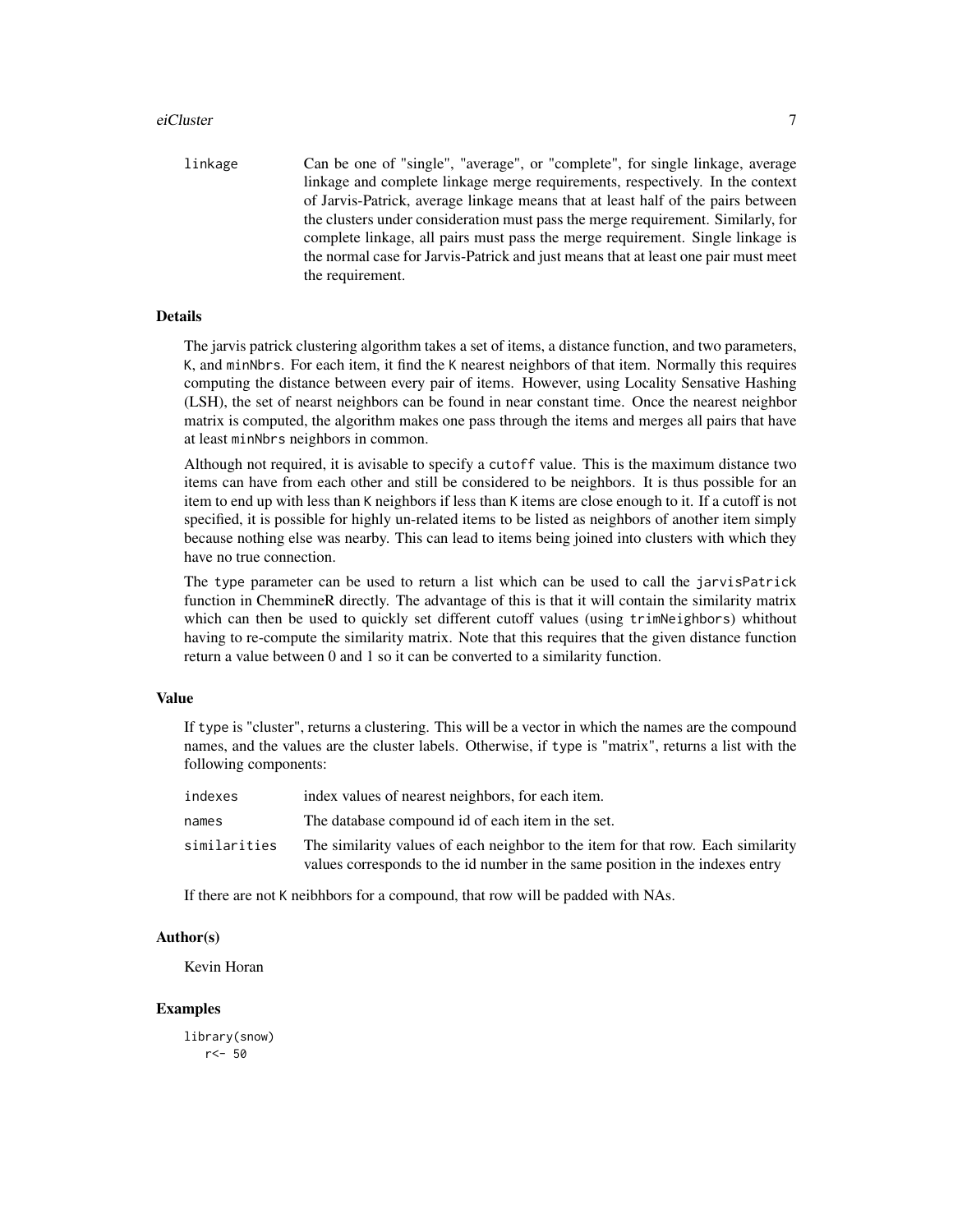```
8 eine eilande stadt der andere eilande stadt der andere stadt der andere stadt der andere stadt der andere st
```

```
d<- 40
  #initialize
  data(sdfsample)
  dir=file.path(tempdir(),"cluster")
  dir.create(dir)
  eiInit(sdfsample,dir=dir,skipPriorities=TRUE)
  #create compound db
  runId=eiMakeDb(r,d,numSamples=20,dir=dir, cl=makeCluster(1,type="SOCK",outfile=""))
eiCluster(runId,K=5,minNbrs=2,cutoff=0.5,dir=dir)
```
#### <span id="page-7-1"></span>eiInit *Initialize a compound database*

# Description

Takes the raw compound database in whatever format the given measure supports and creates a "data" directory.

# Usage

```
eiInit(inputs,dir=".",format="sdf",descriptorType="ap",append=FALSE,
conn=defaultConn(dir,create=TRUE), updateByName = FALSE, cl = NULL, connSource = NULL,
priorityFn = forestSizePriorities,skipPriorities=FALSE)
```

| inputs         | Either a filename of a file in format format, or an SDF set. This can also be a<br>vector of filenames and if cl is also specified and if you database supports it<br>(SQLite does not), it will load these file in parallel on the cluster.                                     |
|----------------|----------------------------------------------------------------------------------------------------------------------------------------------------------------------------------------------------------------------------------------------------------------------------------|
| dir            | The directory where the "data" directory lives. Defaults to the current directory.                                                                                                                                                                                               |
| format         | The format of the data in inputs. Currently only "sdf" and "smiles" is sup-<br>ported.                                                                                                                                                                                           |
| descriptorType | The format of the descriptor. Currently supported values are "ap" for atom pair,<br>and "fp" for fingerprint.                                                                                                                                                                    |
| append         | If true the given compounds will be added to an existing database and the <data-<br>dir&gt;/Main.iddb file will be updated with the new compound id numbers. This<br/>should not normally be used directly, use eiAdd instead to add new compounds<br/>to a database.</data-<br> |
| conn           | Database connection to use. If a connection is given, you must ensure that it<br>has been initialized using the initDb function from ChemmineR before calling<br>eiInit.                                                                                                         |

<span id="page-7-0"></span>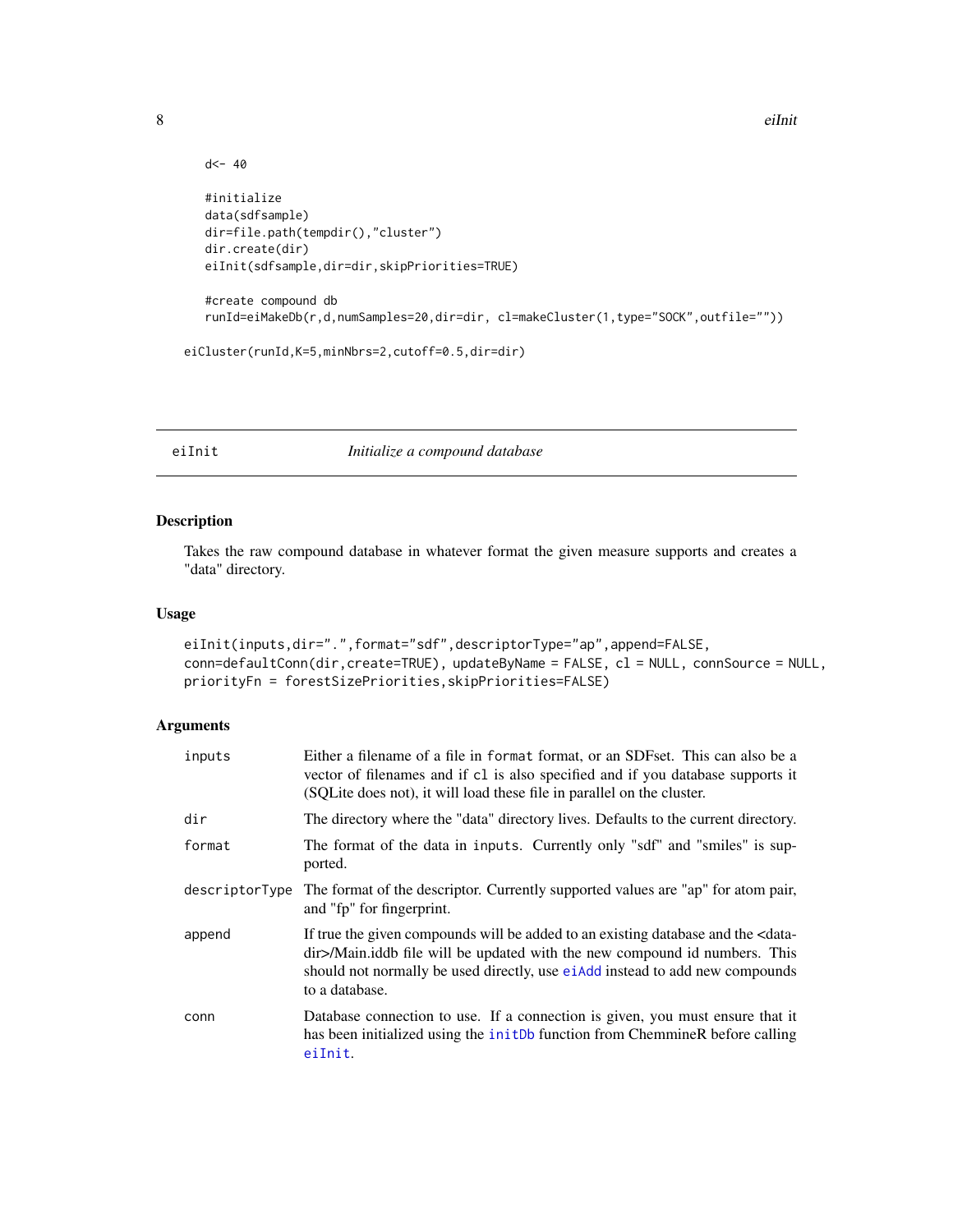#### <span id="page-8-0"></span>eiInit 9

| updateByName | If true we make the assumption that all compounds, both in the existing database<br>and the given dataset, have unique names. This function will then avoid re-<br>adding existing, identical compounds, and will update existing compounds with<br>a new definition if a new compound definition with an existing name is given.                                                  |
|--------------|------------------------------------------------------------------------------------------------------------------------------------------------------------------------------------------------------------------------------------------------------------------------------------------------------------------------------------------------------------------------------------|
|              | If false, we allow duplicate compound names to exist in the database, though not<br>duplicate definitions. So identical compounds will not be re-added, but if a new<br>version of an existing compound is added it will not update the existing one, it<br>will add the modified one as a completely new compound with a new compound<br>id.                                      |
| cl           | A SNOW cluster can be given here to run this function in parallel.                                                                                                                                                                                                                                                                                                                 |
| connSource   | A function returning a new database connection. Note that it is not sufficient<br>to return a reference to an existing connection, it must be a distinct, new con-<br>nection. This is needed for cluster operations that make use of the database as<br>they will each need to create a new connection. If not given, certain parts of this<br>function will not be parallelized. |
|              | This function can also be used to setup the environment on the cluster worker<br>nodes. For example, you might need to re-load libraries like RSQLite and such.                                                                                                                                                                                                                    |
| priorityFn   | This option takes a function that takes a list of compound ids and returns a data<br>frame with the compound ids as the column 'compound_id', and their priority<br>as the column 'priority'. There are two pre-defined functions in ChemmineR:<br>'randomPriorities', and 'forestSizePriorities' (default).                                                                       |
|              | When several compounds map to the same descriptor, then when some functions<br>need to go from a descriptor to a compound, there is ambiguity about which<br>compound to select. In that case, it will pick the compound with the highest<br>priority.                                                                                                                             |
|              | skipPriorities If this is true, then no priority values will be computed. See option priorityFn<br>for an explanation of priorities.                                                                                                                                                                                                                                               |

# Details

EiInit can take either an SDFset, or a filename. SDF and SMILES is supported by default. It might complain if your SDF file does not follow the SDF specification. If this happens, you can create an SDFset with the read.SDFset command and then use that instead of the filename.

EiInit will create a folder called 'data'. Commands should always be executed in the folder containing this directory (ie, the parent directory of "data"), or else specify the location of that directory with the dir option.

### Value

A directory called "data" will have been created in the current working directory. The generated compound ids of the given compounds will be returned. These can be used to reference a compound or set of compounds in other functions, such as [eiQuery](#page-13-1).

### Author(s)

Kevin Horan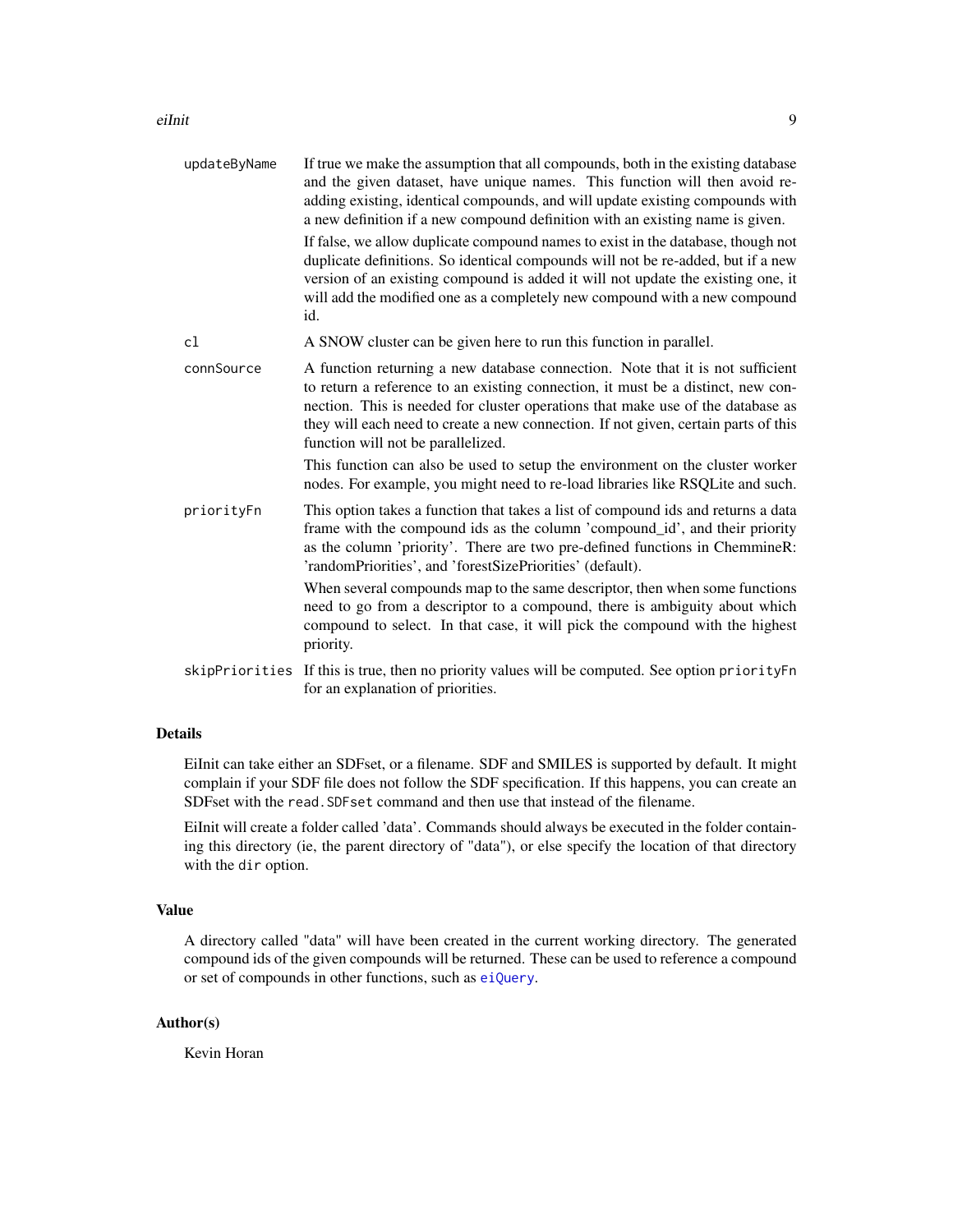# See Also

[eiMakeDb](#page-9-1) [eiPerformanceTest](#page-11-1) [eiQuery](#page-13-1)

# Examples

```
data(sdfsample)
dir=file.path(tempdir(),"init")
dir.create(dir)
eiInit(sdfsample,dir=dir,priorityFn=randomPriorities)
```
<span id="page-9-1"></span>

eiMakeDb *Create an embedded database*

#### Description

Uses the initalized compound data to create an embedded compound databbase with r reference compounds in d dimensions.

#### Usage

```
eiMakeDb(refs,d,descriptorType="ap",distance=getDefaultDist(descriptorType),
dir=".",numSamples=getGroupSize(conn,
name = file.path(dir, Main)) * 0.1, conn=defaultConn(dir),
cl=makeCluster(1,type="SOCK",outfile=""),connSource=NULL,numTrees=100)
```

| refs           | The reference compounds to use to build the database you wish to query against.<br>Refs can be one of three things. It can be a filename of an iddb file giving the<br>index values of the reference compounds to use, it can be vector of index values,<br>or it can be a scalar value giving the number of randomly selected references to<br>use. |
|----------------|------------------------------------------------------------------------------------------------------------------------------------------------------------------------------------------------------------------------------------------------------------------------------------------------------------------------------------------------------|
| d              | The number of dimensions used to build the database you wish to query against.                                                                                                                                                                                                                                                                       |
| descriptorType | The format of the descriptor. Currently supported values are "ap" for atom pair,<br>and "fp" for fingerprint.                                                                                                                                                                                                                                        |
| distance       | The distance function to be used to compute the distance between two descrip-<br>tors. A default function is provided for "ap" and "fp" descriptors.                                                                                                                                                                                                 |
| dir            | The directory where the "data" directory lives. Defaults to the current directory.                                                                                                                                                                                                                                                                   |
| numSamples     | The number of non-reference samples to be chosen now to be used later by the<br>eiPerformanceTest function.                                                                                                                                                                                                                                          |
| conn           | Database connection to use.                                                                                                                                                                                                                                                                                                                          |
| c1             | A SNOW cluster can be given here to run this function in parrallel.                                                                                                                                                                                                                                                                                  |

<span id="page-9-0"></span>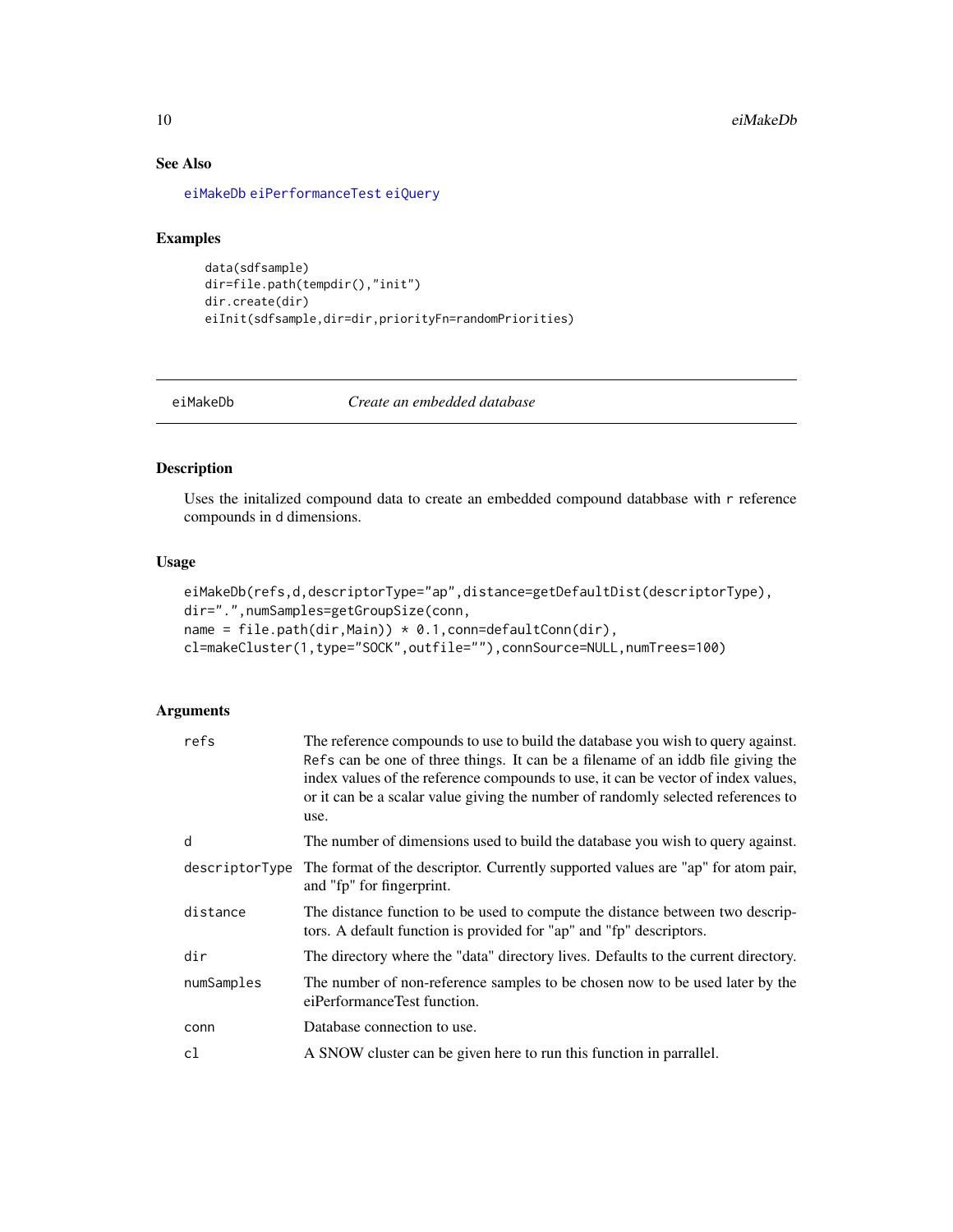#### <span id="page-10-0"></span>eiMakeDb 11

| connSource | A function returning a new database connection. Note that it is not suffient to re-<br>turn a reference to an existing connection, it must be a distinct, new connection.<br>This is needed for cluster operations that make use of the database as they will<br>each need to craete a new connection. If not given, certain parts of this function<br>will not be parrallelized. |
|------------|-----------------------------------------------------------------------------------------------------------------------------------------------------------------------------------------------------------------------------------------------------------------------------------------------------------------------------------------------------------------------------------|
|            | This function can also be used to setup the envrionment on the cluster worker<br>nodes. For example, you might need to re-load libraries like RSQLite and such.                                                                                                                                                                                                                   |
| numTrees   | Affects the build time and the index size. A larger value will produce more<br>accurate results, but use more disk space. See https://github.com/spotify/<br>annoy for more details.                                                                                                                                                                                              |

#### Details

This function will embedd compounds from the data directory in another space which allows for more efficient searching. The main two parameters are r and d. r is the number of reference compounds to use and d is the dimension of the embedding space. We have found in practice that setting d to around 100 works well. r should be large enough to "represent" the full compound database. Note that an r by r matrix will be constructed during the course of execution, so r should be less than about 46,000 to avoid overflowing an integer. Since this is the longest running step, a SNOW cluster can be provided to parallelize the task.

To help tune these values, eiMakeDb will pick numSamples non-reference samples which can later be used by the eiPerformanceTest function.

eiMakdDb does its job in a job folder, named after the number of reference compounds and the number of embedding dimensions. For example, using 300 reference compounds to generate a 100-dimensional embedding (r=300, d=100) will result in a job folder called run-300-100. The embedding result is the file matrix. $\langle x \rangle$ . In the above example, the output would be run-300-100/matrix.300.100.

#### Value

Creates files in dir ("run-r-d" by default). The return value is an id number called the runId, which needs to be given to other functions such as eiQuery or eiAdd.

# Author(s)

Kevin Horan

### See Also

[eiInit](#page-7-1) [eiPerformanceTest](#page-11-1) [eiQuery](#page-13-1) [eiCluster](#page-5-1)

#### Examples

library(snow)

r<- 50  $d$  <- 40

#initialize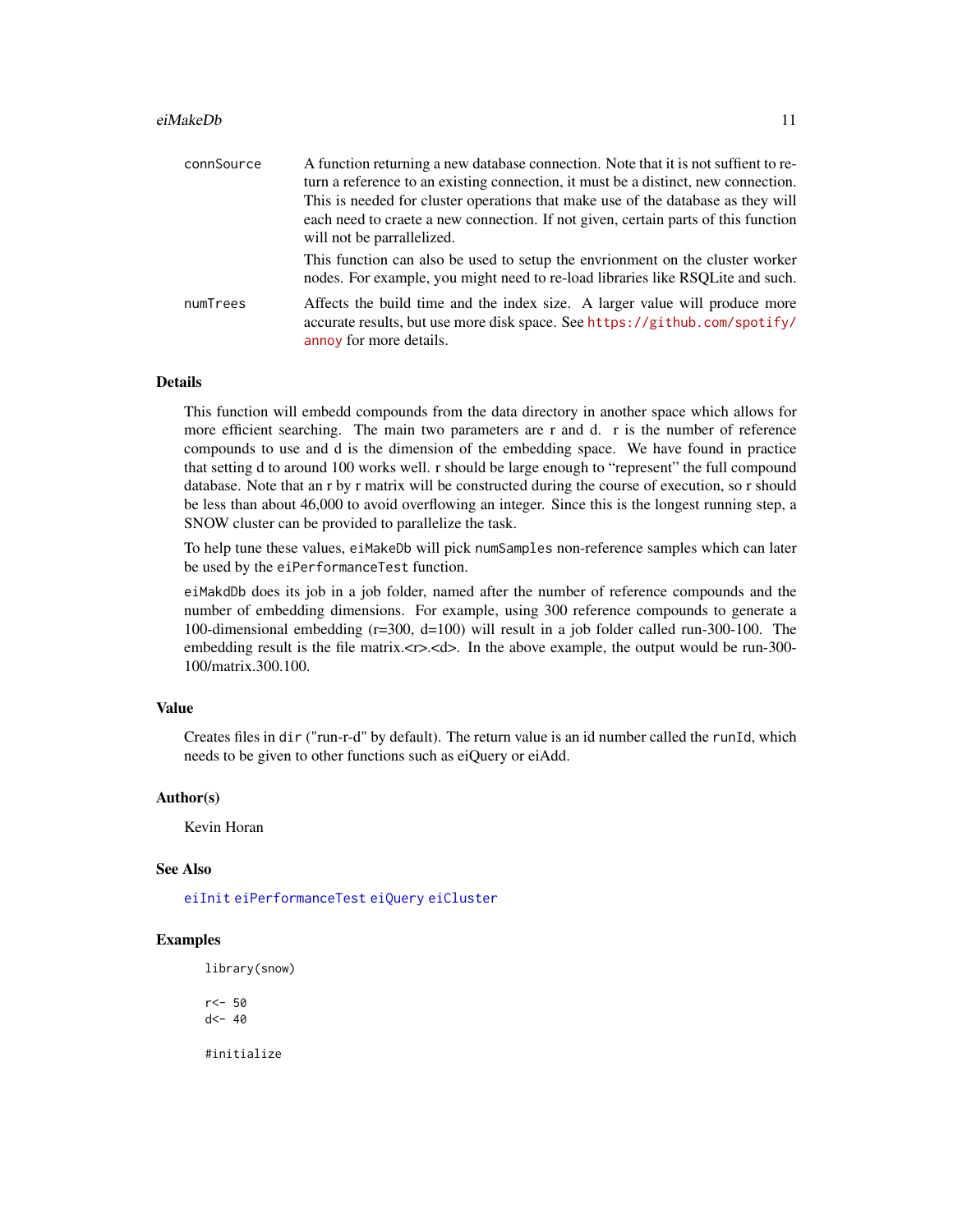```
data(sdfsample)
dir=file.path(tempdir(),"makedb")
dir.create(dir)
eiInit(sdfsample,dir=dir,skipPriorities=TRUE)
#create compound db
runId=eiMakeDb(r,d,numSamples=20,dir=dir,
   cl=makeCluster(1,type="SOCK",outfile=""))
```
<span id="page-11-1"></span>eiPerformanceTest *Test the performance of LSH search*

#### Description

Tests the performance of embedding and LSH.

#### Usage

```
eiPerformanceTest(runId,distance=getDefaultDist(descriptorType),
conn=defaultConn(dir),dir=".",K=200, searchK=-1)
```
#### Arguments

| runId    | The id number identifying a particular set of settings for a database. This is<br>generally the number returned by eiMakeDb. If your coming from an older<br>version of eiR, you should not use this value instead of specifying r, d, and<br>descriptorType. |
|----------|---------------------------------------------------------------------------------------------------------------------------------------------------------------------------------------------------------------------------------------------------------------|
| distance | The distance function to be used to compute the distance between two descrip-<br>tors. A default function is provided for "ap" and "fp" descriptors.                                                                                                          |
| conn     | Database connection to use.                                                                                                                                                                                                                                   |
| dir      | The directory where the "data" directory lives. Defaults to the current directory.                                                                                                                                                                            |
| K.       | Number of search results to use for LSH performance test.                                                                                                                                                                                                     |
| searchK  | Tunable Annoy LSH parameter. A larger value will give more accurate results,<br>but will take longer time to return. See Annoy page for details. https://<br>github.com/spotify/annoy                                                                         |

#### Details

This function can be used to tune the two Annoy LSH parameters, numTrees, and searchK.

NumTrees is provided to the eiMakeDb function and affects the build time and the index size. A larger value will produce more accurate results, but use more disk space.

SearchK is given to the eiQuery function, or to this function. A larger value will give more accurate results, but will require more time to run.

This function will perform two different tests. The first test is how well the embedding is working. When the [eiMakeDb](#page-9-1) function is run, you can specify the number of test samples to use for

<span id="page-11-0"></span>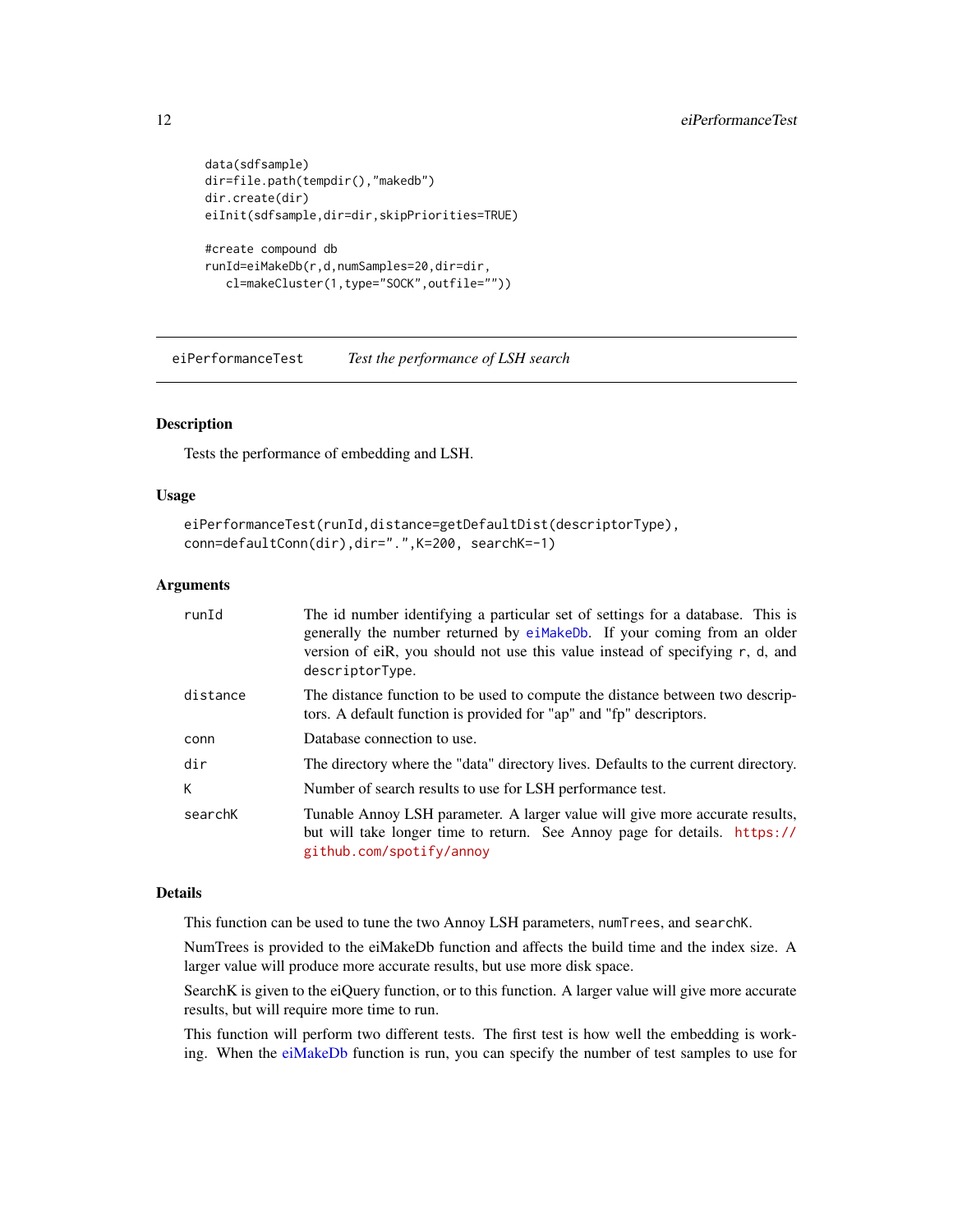# <span id="page-12-0"></span>eiPerformanceTest 13

this test. If not specified, it will default to 10% of the data set size. During this test, we take each sample and compute its distance to every other compund in the dataset using both the given descriptor distance function (e.g., "AP" or "fingerprint"), as well as the euclidean distance computed on the embedded version. We then measure how similar the resulting ranks of these lists are using Rank Based Overlap (Webber,2010) ([http://www.williamwebber.com/research/papers/](http://www.williamwebber.com/research/papers/wmz10_tois.pdf) [wmz10\\_tois.pdf](http://www.williamwebber.com/research/papers/wmz10_tois.pdf)). The similarity for each sample is output in a file called 'embedding.performance' in the work directory. Each line corresponds to one sample.

The second test compares the rankings produced using the descriptor distance function, to the rankings produced by the final output of the LSH search, for each sample query. Again, rank based overlap (RBO) is used to compare the rankings. The results are output in the same format as for the fist test, in a file called 'indexed.performance'.

RBO is a similarity measure that produces a value in the range of [0,1]. Values closer to 0 are very dissimilar, while values closer to 1 are more similar.

#### Value

Returns the results of the indexing test. Each element of the resulting vector is the RBO similarity for the coresponding query. Creates files in dir/run-r-d.

# Author(s)

Kevin Horan

# See Also

[eiInit](#page-7-1) [eiMakeDb](#page-9-1) [eiQuery](#page-13-1)

#### Examples

library(snow)

r<- 50  $d$  <- 40

```
#initialize
data(sdfsample)
dir=file.path(tempdir(),"perf")
dir.create(dir)
eiInit(sdfsample,dir=dir,skipPriorities=TRUE)
```

```
#create compound db
runId = eiMakeDb(r,d,numSamples=20,dir=dir,
   cl=makeCluster(1,type="SOCK",outfile=""))
```

```
eiPerformanceTest(runId,dir=dir,K=22)
```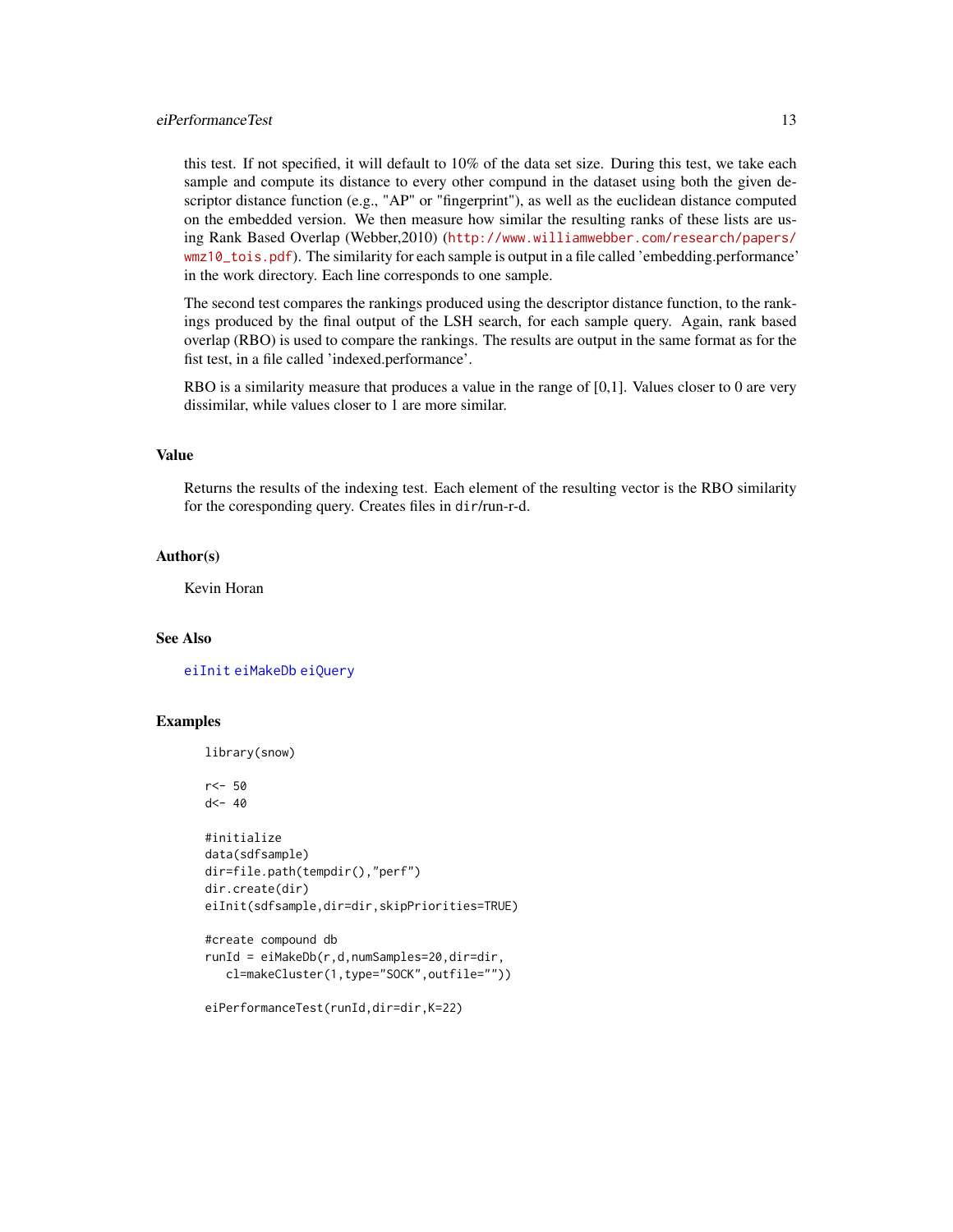<span id="page-13-1"></span><span id="page-13-0"></span>

# Description

Finds similar compounds for each query.

# Usage

```
eiQuery(runId,queries,format="sdf",
dir=".",distance=getDefaultDist(descriptorType),conn=defaultConn(dir),
asSimilarity=FALSE, K=200, searchK=-1,lshData=NULL,
mainIds = readIddb(conn,file.path(dir, Main)))
```

| runId        | The id number identifying a particular set of settings for a database. This is gen-<br>erally the number returned by eiMakeDb. If your coming from an older version<br>of eiR, you should not use this value instead of specifying r, d, refIddb, and<br>descriptorType.                                                                          |
|--------------|---------------------------------------------------------------------------------------------------------------------------------------------------------------------------------------------------------------------------------------------------------------------------------------------------------------------------------------------------|
| queries      | This can be either an SDFset, or a file containg 1 or more query compounds.                                                                                                                                                                                                                                                                       |
| format       | The format in which the queries are given. Valid values are: "sdf" when queries<br>is either a filename of an sdf file, or and SDFset object; "compound_id" when<br>queries is a list of id numbers; and "name", when queries is a list of compound<br>names, as returned by cid(apset).                                                          |
| dir          | The directory where the "data" directory lives. Defaults to the current directory.                                                                                                                                                                                                                                                                |
| distance     | The distance function to be used to compute the distance between two descrip-<br>tors. A default function is provided for "ap" and "fp" descriptors. The Tanimoto<br>function is used by default.                                                                                                                                                 |
| conn         | Database connection to use.                                                                                                                                                                                                                                                                                                                       |
| asSimilarity | If true, return similarity values instead of distance values. This only works in<br>the given distance function returns values between $0$ and $1$ . This is true for the<br>default atom pair and finger print distance functions.                                                                                                               |
| K            | The number of results to return.                                                                                                                                                                                                                                                                                                                  |
| searchK      | Tunable Annoy LSH parameter. A larger value will give more accurate results,<br>but will take longer time to return. The default value of -1 will allow the value<br>to chosen automatically, which will set a value of numTrees * (approximate<br>number of nearest neighbors). See Annoy page for details. https://github.<br>com/spotify/annoy |
| lshData      | DEPRECATED. This is no longer used.                                                                                                                                                                                                                                                                                                               |
| mainIds      | A vector of all id numbers in the current database. This is mainly provided as an<br>option here to avoid having to re-read the id list multiple times when executing<br>several queries. If not supplied it will read it in itself.                                                                                                              |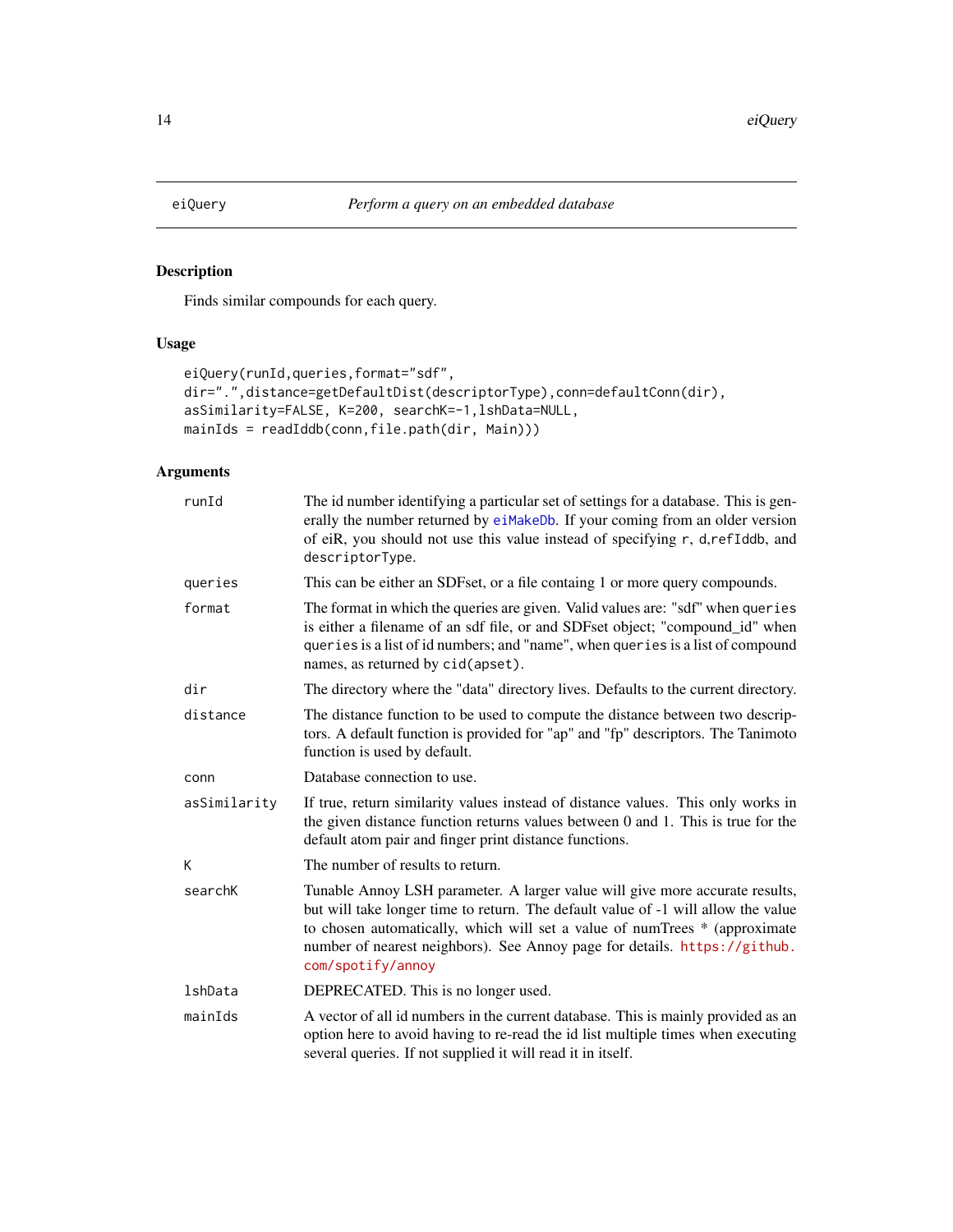#### <span id="page-14-0"></span>eiQuery 15

# Details

This function identifies the database by the r, d, and refIddb parameters. The queries can be given in a few different formats, see the queries parameter for details. The LSH algorithm is used to quickly identify compounds similar to the queries. This function must use a distance function rather than a similarity function. However, if the distance function given returns values between 0 and 1, then the asSimilarity parameter may be used to return similarity values rather than distance values.

#### Value

Returns a data frame with columns 'query', 'target', 'target\_ids', and 'distance'. 'query' and 'target' are the compound names and distance is the distance between them, as computed by the given distance function.'target\_ids' is the compound id of the target. Query namess are repeated for each matching target found. If asSimilarity is true then instead of a "distance" column there will be a "similarity" column.

#### Author(s)

Kevin Horan

# See Also

[eiInit](#page-7-1) [eiMakeDb](#page-9-1) [eiPerformanceTest](#page-11-1)

# Examples

```
library(snow)
r<- 50
d <- 40
#initialize
data(sdfsample)
dir=file.path(tempdir(),"query")
dir.create(dir)
eiInit(sdfsample,dir=dir,skipPriorities=TRUE)
#create compound db
runId=eiMakeDb(r,d,numSamples=20,dir=dir,
   cl=makeCluster(1,type="SOCK",outfile=""))
```

```
#find compounds similar two each query
results = eiQuery(runId,sdfsample[1:2],K=15,dir=dir)
```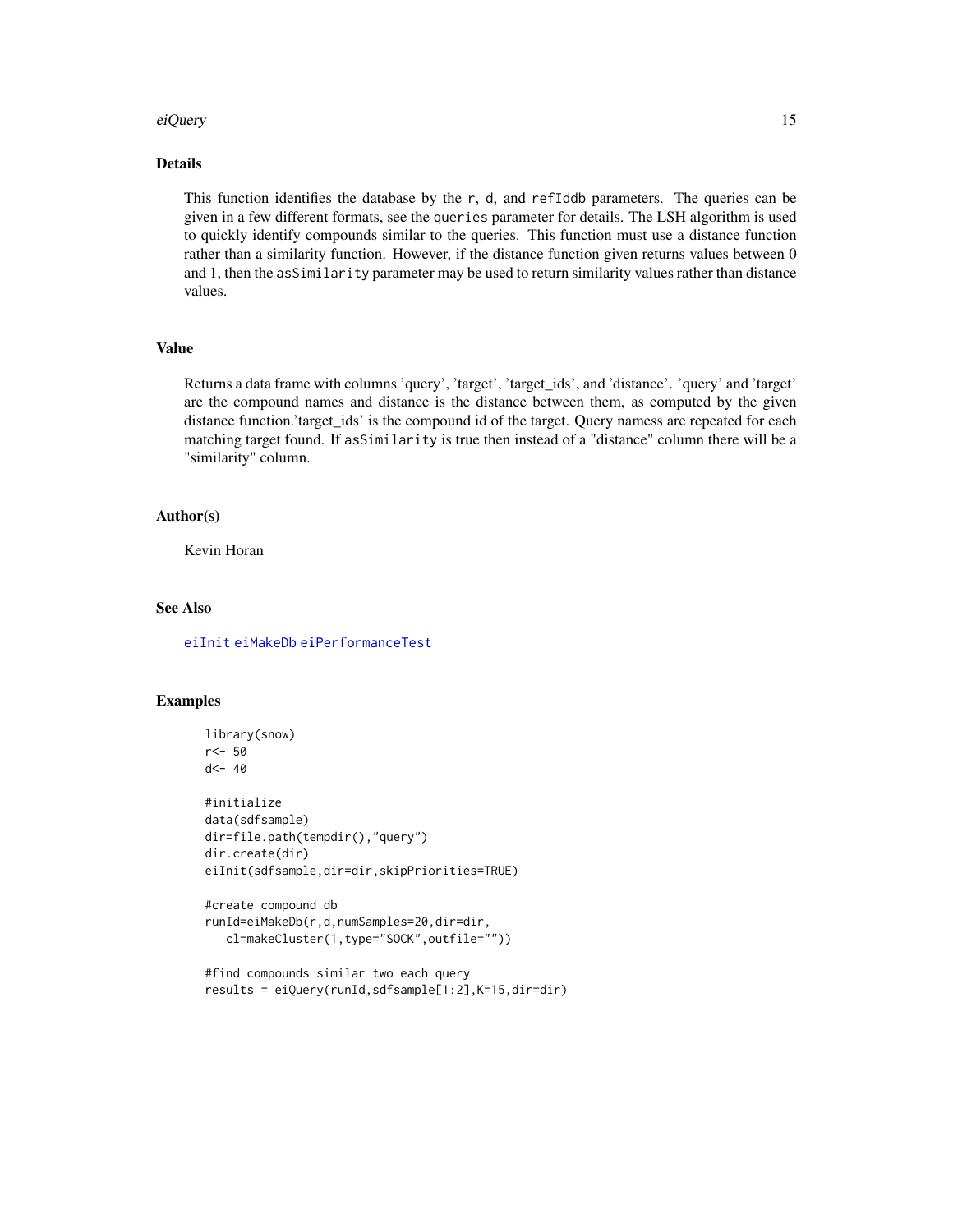<span id="page-15-0"></span>example\_compounds *Example Compounds*

# Description

122 compounds in SDF format, stored as a list. Each element of the list is one line of text. This is just used in some unit tests.

# Format

The format is: chr [1:12222] "3540" " OpenBabel06051210572D" "" ...

freeLSHData-deprecated

*Deprecated Free LSH Data*

# <span id="page-15-1"></span>Description

This function is no longer needed with the new LSH package in use now. It will be defunct in the next release.

Free the memory allocated by [loadLSHData](#page-16-1).

# Usage

```
freeLSHData(lshData)
```
#### Arguments

lshData A pointer returned by [loadLSHData](#page-16-1).

#### Value

No return value.

# Author(s)

Kevin Horan

#### See Also

[loadLSHData](#page-16-1) [eiQuery](#page-13-1)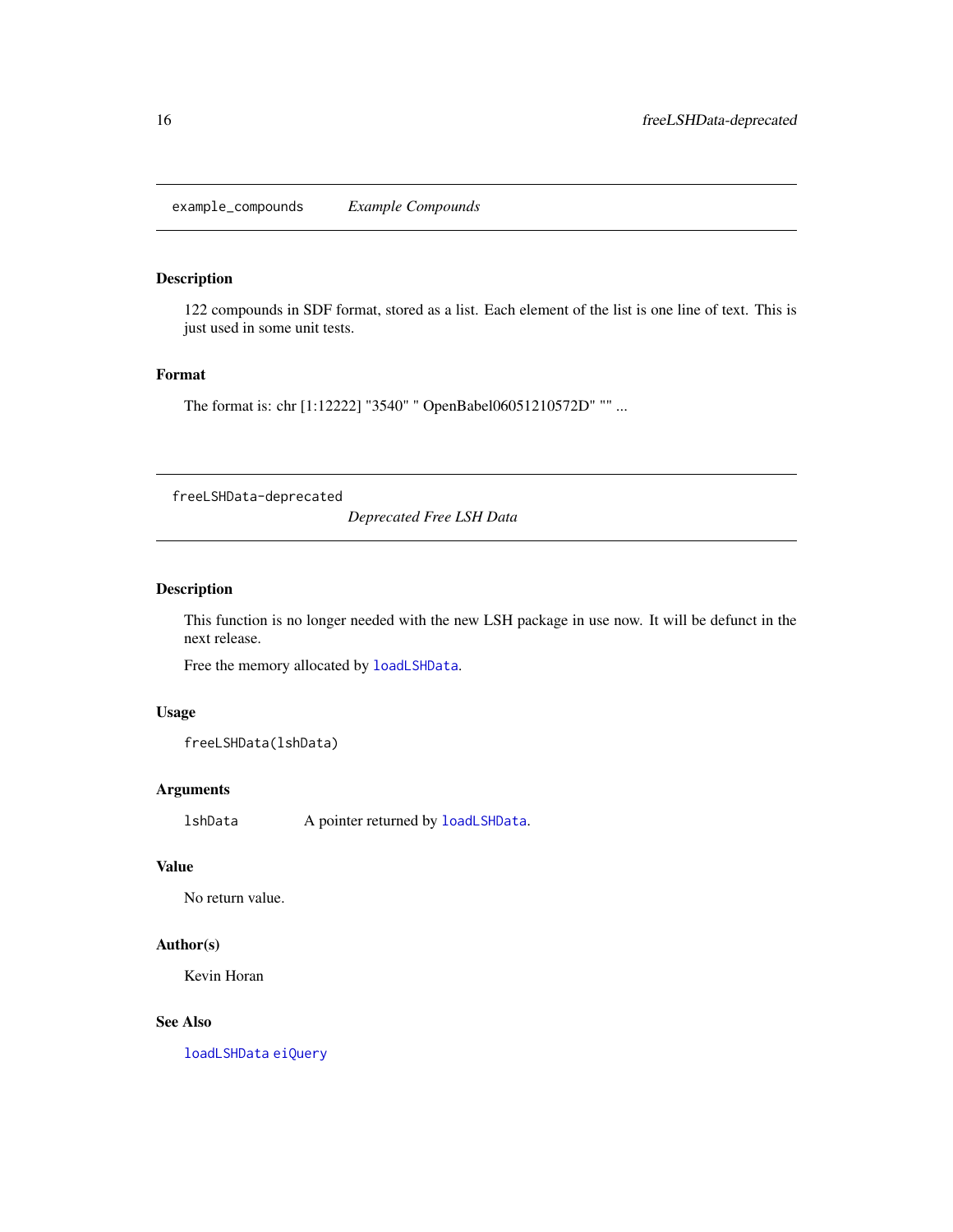# <span id="page-16-0"></span>loadLSHData-deprecated 17

# Examples

```
## Not run:
lshData = loadLSHData(r,d)eiQuery(r,d,refIddb,c("650002","650003"), format="name",K=15,lshData=lshData)
eiQuery(r,d,refIddb,c("650004","650005"), format="name",K=15,lshData=lshData)
freeLSHData(lshData)
```
## End(Not run)

loadLSHData-deprecated

*Depreacated Load LSH Data*

# <span id="page-16-1"></span>Description

This function is no longer needed with the new LSH package in use now. It will be defunct in the next release.

Load the LSH index and data. If many queries are going to be performed it is advantageous to load this object first and then hand it to [eiQuery](#page-13-1) via the 1shData parameter for each query.

If the data needs to be freed you can call the [freeLSHData](#page-15-1) function.

# Usage

 $loadLSHData(r, d, W = NA, M = NA, L = NA, K = NA, T = NA, dir = "."$ , matrixFile = NULL)

# Arguments

|            | The number of references used to build the database you wish to query against.         |
|------------|----------------------------------------------------------------------------------------|
| d          | The number of dimensions used to build the database you wish to query against.         |
| W          | See ei0uery                                                                            |
| M          | See ei0uery                                                                            |
| $\perp$    | See ei0uery                                                                            |
| К          | See ei0uery                                                                            |
|            | See ei0uery                                                                            |
| dir        | The directory where the "data" directory lives. Defaults to the current directory.     |
| matrixFile | The path to the matrix file. If not specified it will look for it in the default spot. |

# Value

Returns a pointer to the allocated data. This should only be passed to other functions with an lshData parameter, such as [eiQuery](#page-13-1)

#### Author(s)

Kevin Horan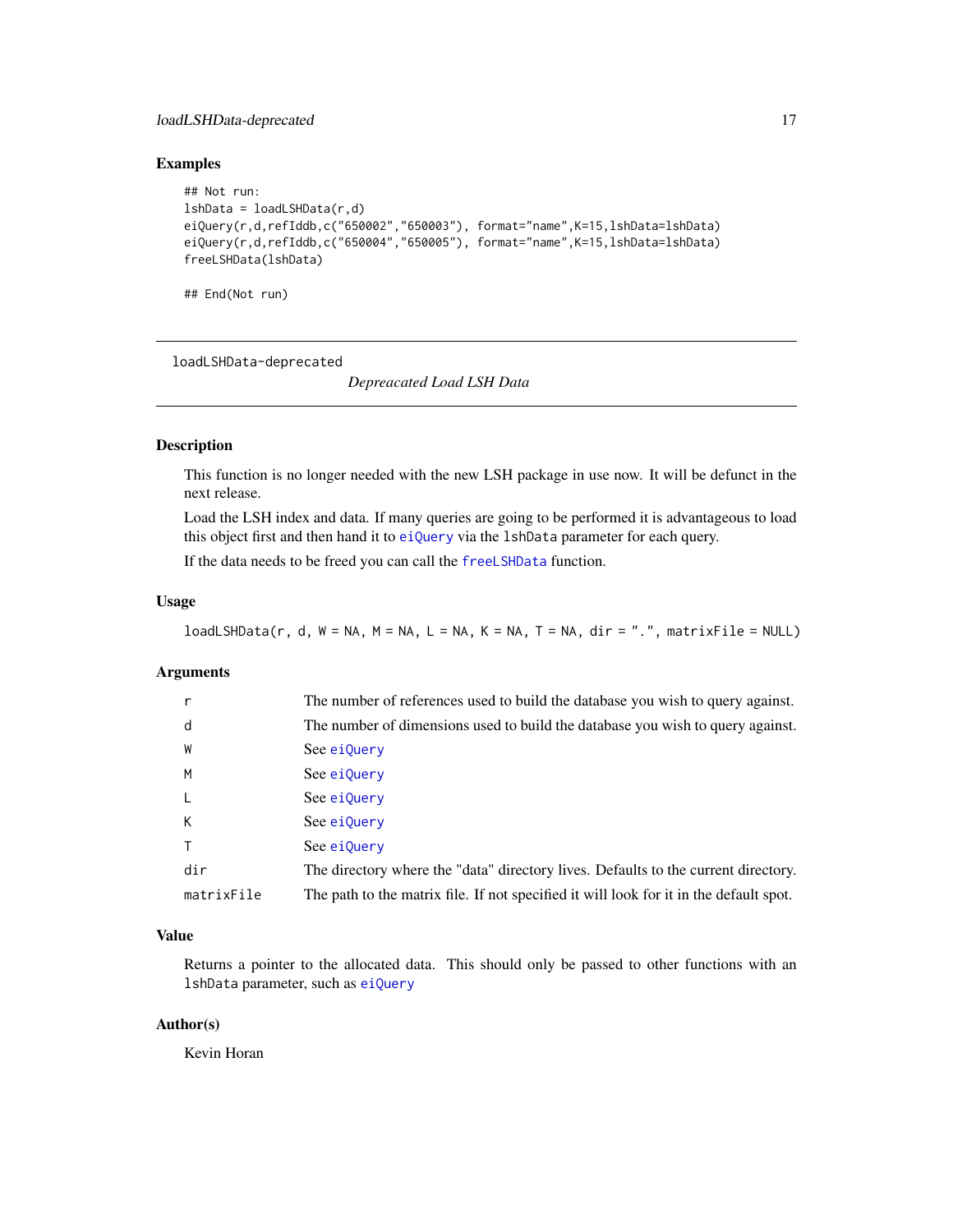# See Also

[freeLSHData](#page-15-1) [eiQuery](#page-13-1)

#### Examples

```
## Not run:
lshData = loadLSHData(r,d)
eiQuery(r,d,refIddb,c("650002","650003"), format="name",K=15,lshData=lshData)
eiQuery(r,d,refIddb,c("650004","650005"), format="name",K=15,lshData=lshData)
freeLSHData(lshData)
```
## End(Not run)

<span id="page-17-1"></span>setDefaultDistance *Set the default distance function for a descriptor type*

# Description

Set the default distance function for a descriptor type. This is the distance function that will be used if none is given for a particular function call.

#### Usage

setDefaultDistance(descriptorType, distance)

# Arguments

|          | descriptor Type The type of the descriptor to set a distance function for. Built-in values are "ap"<br>and "fp". Additional values can be set as well.                                      |
|----------|---------------------------------------------------------------------------------------------------------------------------------------------------------------------------------------------|
| distance | A distance function taking two descriptor objects (as returned by toObject in<br>a descriptor transform, see $\setminus$ ink{addTransform} for details), and returning a<br>distance value. |

# Value

No return value.

#### Author(s)

Kevin Horan

# See Also

[addTransform](#page-1-1)

#### Examples

```
setDefaultDistance("ap", function(d1,d2) 1-cmp.similarity(d1,d2) )
```
<span id="page-17-0"></span>